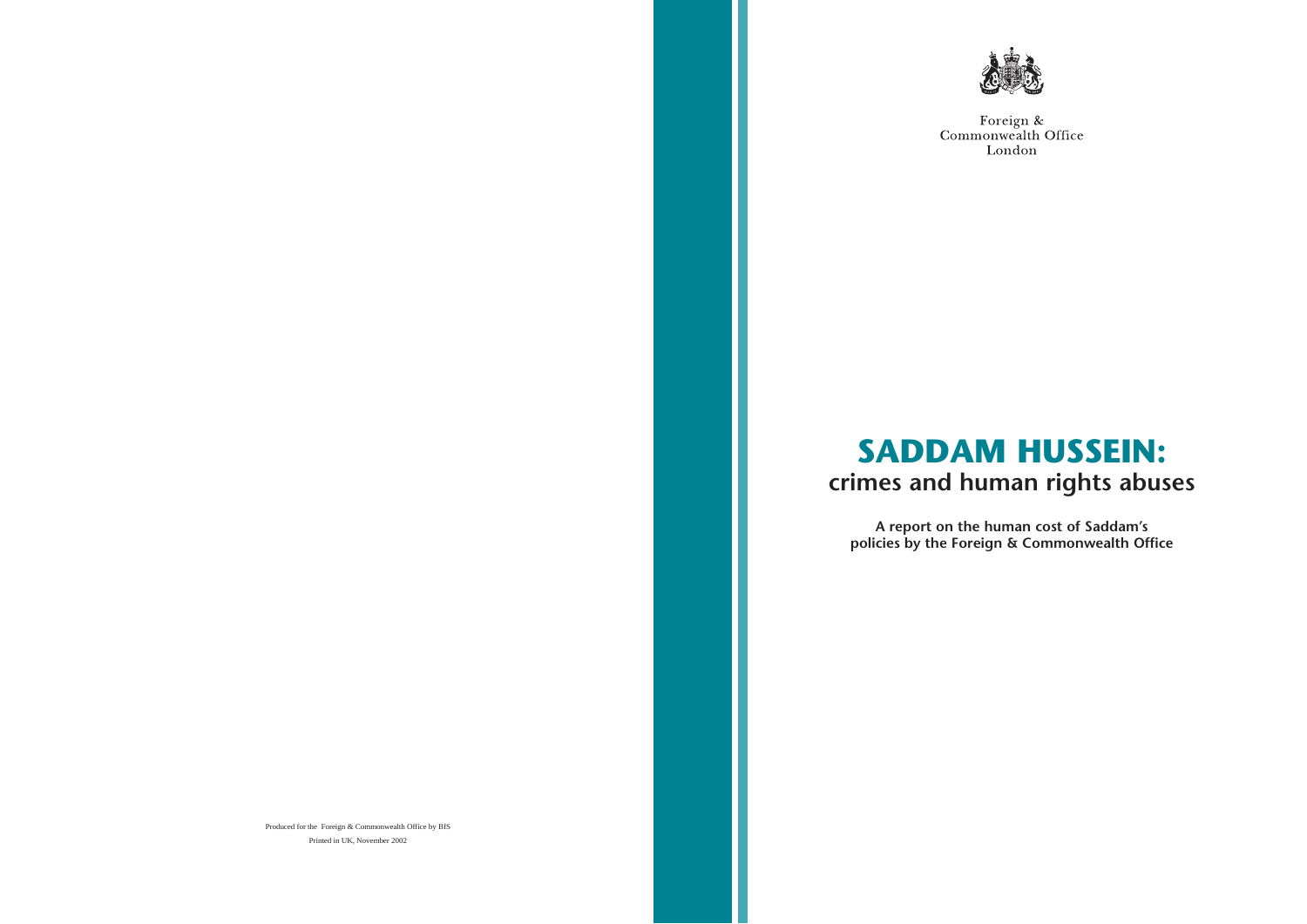# **Contents**

*page*

Introduction 4 Torture 5 The treatment of women 8 Prison conditions 10 Arbitrary and summary killings 12 Persecution of the Kurds 14 Persecution of the Shia community 16 Harassment of the Opposition outside Iraq 17 Occupation of Kuwait 18 Conclusion 20

## **Annexes**

| Annex one: Methods of torture                         |  |
|-------------------------------------------------------|--|
| Annex two: Cost to fellow Muslims of Saddam's actions |  |
| Annex three: List of attacks with chemical weapons    |  |

# **SADDAM HUSSEIN: crimes and human rights abuses**

*"Our quarrel is with Saddam, not the Iraqi people. They deserve better. Iraq is a country with a very talented population, a country that is potentially rich and successful. We want to welcome it back into the international community. We want the people to be free to live fulfilling lives without the oppression and terror of Saddam."*

Prime Minister **Tony Blair**, TUC Conference, 10 September 2002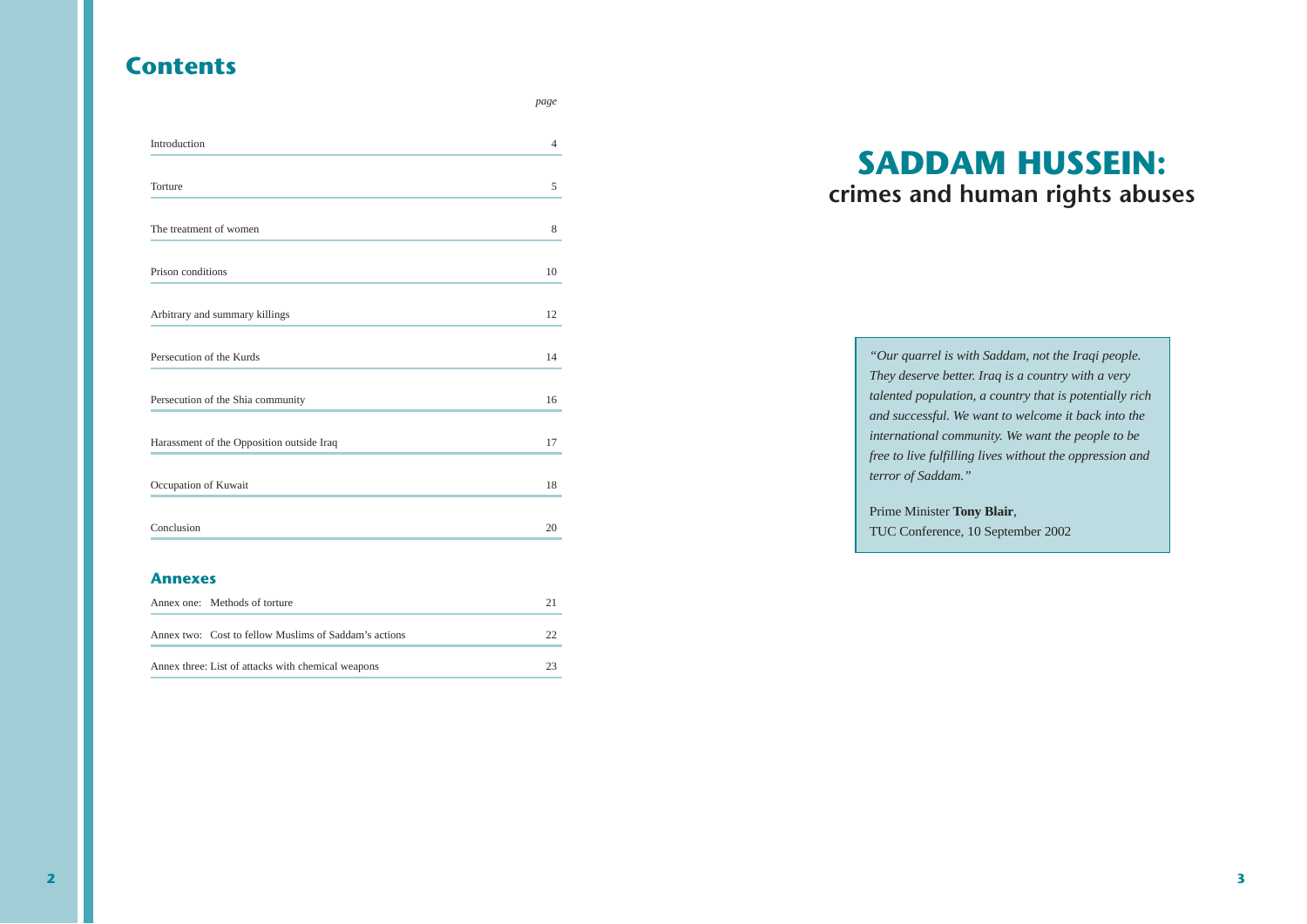Torture is systematic in Iraq. The most senior figures in the regime are personally involved.

Saddam Hussein runs Iraq with close members of his own family and a few associates, most of whom come from his hometown of Tikrit. These are the only people he feels he can trust. He directly controls the security services and, through them and a huge party network, his influence reaches deep into Iraqi society. All real authority rests with Saddam and his immediate circle. Saddam is head of state, head of government, leader of Iraq's only political party and head of the armed forces.

Saddam presides over the all-powerful Revolutionary Command Council, which enacts laws and decrees and overrides all other state institutions. Several RCC decrees give the security agencies full powers to suppress dissent with impunity. An RCC decree of 21 December 1992 guarantees immunity for Ba'ath party members who cause damage to property, bodily harm and even death when pursuing enemies of the regime.

# **Torture**

new penalty for slander or abusive remarks about the President or his family. These punishments are practised mainly on political dissenters. Iraqi TV has broadcast pictures of these punishments as a warning to others.

Saddam has, through the RCC, issued a series of decrees establishing severe penalties (amputation, branding, cutting off of ears, or other forms of mutilation) for criminal offences. In mid-2000, the RCC approved amputation of the tongue as a Although Iraqi law forbids the practice of torture, the British Government is not aware of a single case of an Iraqi official suspected of carrying out torture being brought to justice.



According to an Amnesty International report published in August 2001, 'torture is used systematically against political detainees. The scale and severity of torture in Iraq can only result from the acceptance of its use at the highest level.' Over the years, Amnesty and other human rights organisations have received thousands of reports of torture and interviewed numerous torture victims.

Iraq is a terrifying place to live. People are in constant fear of being denounced as opponents of the regime. They are encouraged to report on the activities of family and neighbours. The security services can strike at any time. Arbitrary arrests and killings are commonplace. Between three and four million Iraqis, about 15% of the population, have fled their homeland rather than live under Saddam Hussein's regime.

> These grave violations of human rights are not the work of a number of overzealous individuals but the deliberate policy of the regime. Fear is Saddam's chosen method for staying in power.

> This report, based on the testimony of Iraqi exiles, evidence gathered by UN rapporteurs and human rights organisations, and intelligence material, describes the human cost of Saddam Hussein's control of Iraq. It examines in turn Iraq's record on torture, the treatment of women, prison conditions, arbitrary and summary killings, the persecution of the

Kurds and the Shia, the harassment of opposition figures outside Iraq and the occupation of Kuwait.

The United Nations Security Council and the UN Commission on Human Rights have repeatedly, over many years, condemned Iraq's human rights record. But Iraq continues to flout UN resolutions and to ignore its international human rights commitments. On 19 April 2002, the UN Commission on Human Rights passed a resolution drawing attention to "the systematic, widespread and extremely grave violations of human rights and of international humanitarian law by the Government of Iraq, resulting in an all-pervasive repression and oppression sustained by broad-based discrimination and widespread terror."

**For 10 years Saddam denied access to the UN Special Rapporteurs on the human rights situation in Iraq. However, in February 2002, Andreas Mavrommatis, the current UN Special Rapporteur, was able to make a brief visit. Iraqi officials accompanied him everywhere during a strictly limited programme. It remains to be seen whether he will be able to return to Iraq to continue his mission and if he will be given unrestricted access to enable him to carry out a full, independent assessment of Iraq's human rights situation. In his report , dated 20 August 2002, Mr. Mavrommatis regretted that, since his visit, the Iraqi governmnent were not showing a sufficient level of cooperation. Iraq still refuses to allow UN human rights monitors to operate in Iraq, in defiance of the UN's demands.**

# **Introduction**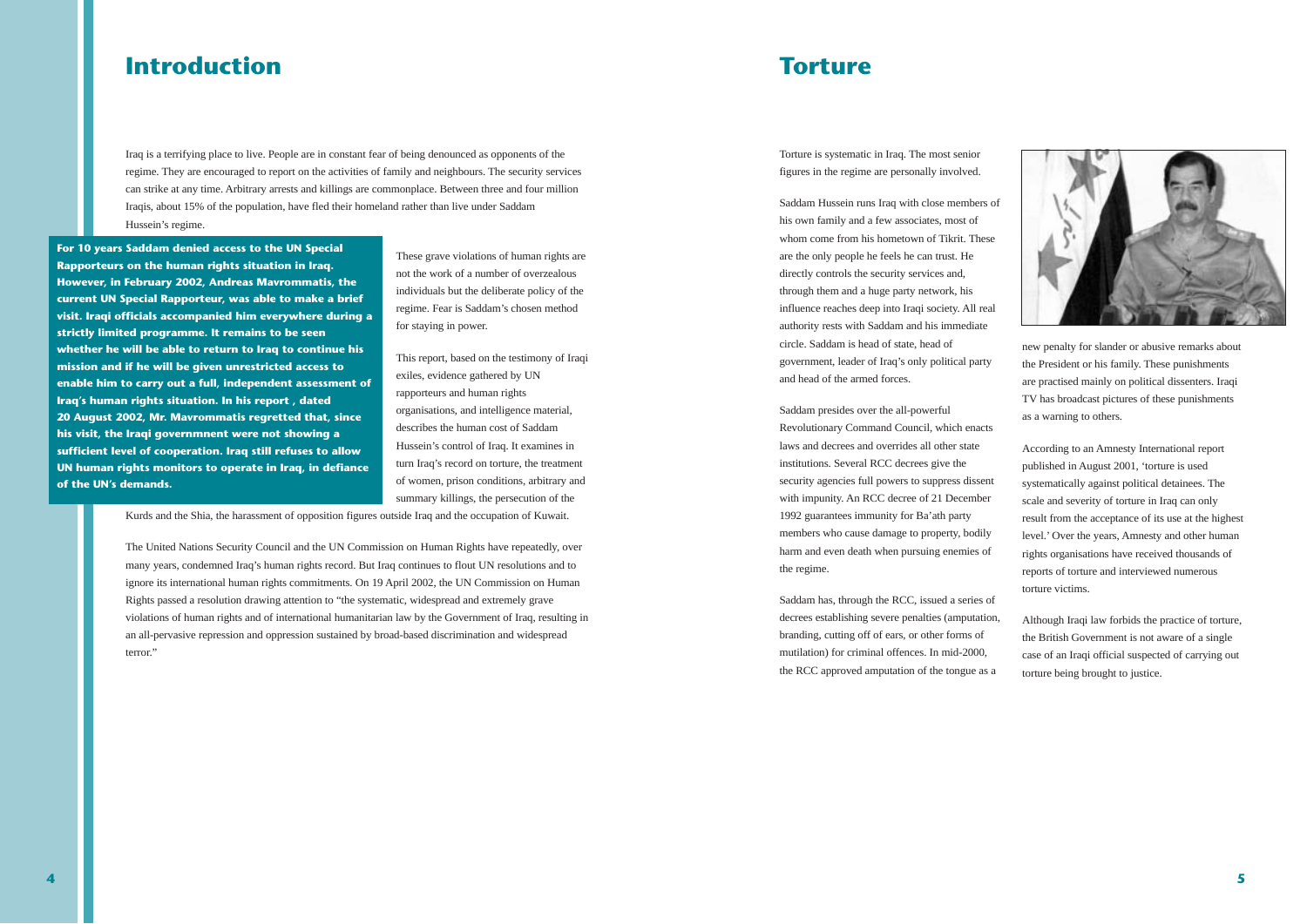## **Qusayy Saddam Hussein**

Saddam's younger son. As head of the Iraqi internal security agencies, he has permitted and encouraged the endemic use of torture, including rape and the

threat of rape, in Iraq.

*(Source: INDICT)*

There is first-hand evidence that the Iraqi regime tortures children. In June, a BBC correspondent, John Sweeney, visiting the Kurdish safe haven of northern Iraq, reported the story of Ali, an Iraqi who used to work for Saddam's son Udayy. Some time after the bungled assassination of Udayy, Ali fell under suspicion. He fled north, leaving his wife and two-year-old daughter behind. The secret police came for his wife. They tortured her to find out where Ali was. When she did not tell them, they tortured the daughter, half-crushing her feet. When John



Sweeney met Ali and his daughter two years later, she was still hobbling. Ali feared that his daughter had been crippled for life.

Mr Sweeney also met six other witnesses in northern Iraq with direct experience of child torture, including another of Saddam's enforcers – now in a Kurdish prison – who told him that an interrogator could do anything. 'We could make a kebab out of a child if we wanted to' he told Mr Sweeney and chuckled.

## **A Tortured Family : a case brought to the attention of the FCO**

A family, arrested in late 2000, were taken to two separate interrogation centres within Republican Guard facilities located along the road to Abu Ghraib. The husband was held in one centre whilst the wife and children were held at a women's facility. The husband and wife were interrogated under torture about the husband's sale of a vehicle which, the interrogators said, had been captured by Iraqi security forces during a raid on Iraqi oppositionists.

The interrogators said separately to both husband and wife that they would cease the torture if they signed confessions admitting to be collaborating with the oppositionists. They refused. The wife was stripped naked and cigarettes stubbed out on all parts of her body whenever she refused to implicate her husband. She was beaten and thrown around the interrogation room. Her children were forced to watch the torture. She was eventually released, having been told that her husband would continue being tortured until she returned to confess. She was arrested again two weeks later and the same pattern of torture was repeated, leaving her a psychological wreck.

During his interrogation, the husband's arms were tied behind his back and he was then suspended in the air using a hook hung from the ceiling. This caused intense pain as his shoulder muscles and ligaments were torn. After a period, the interrogators entered the room and the husband was unhooked and placed in a chair in the middle of the room. From close range, he was then shot at with a pistol whenever he refused to agree to sign his confession. Sometimes shots were fired which missed his body, at other times the pistol muzzle was placed against his fingers, toes or arms and fired so as to mutilate these areas.

Over the following two weeks further interrogations occurred at intervals, following periods of food and water deprivation. Eventually the husband's and wife's wider family paid a bribe to an Iraqi Intelligence officer and both the husband and wife were released. They subsequently escaped from Iraq.



## **Udayy Saddam Hussein**

Saddam's elder son. He has been frequently accused of serial rape and murder of young women.

He maintained a private torture chamber, known as "al-Ghurfa al-Hamra" (the Red Room), disguised as an electricity installation, in a building on the banks of the Tigris

He personally executed dissidents in Basra during the uprising that followed the Gulf War

in March 1991.

In one infamous incident of mass torture, Udayy Hussein ordered the national football team to be caned on the soles of their feet after losing a World Cup qualifying match.

As a member of the National Security Council, he bears command responsibility for all crimes committed with the authority or acquiescence of that body.

*(From INDICT and other sources)*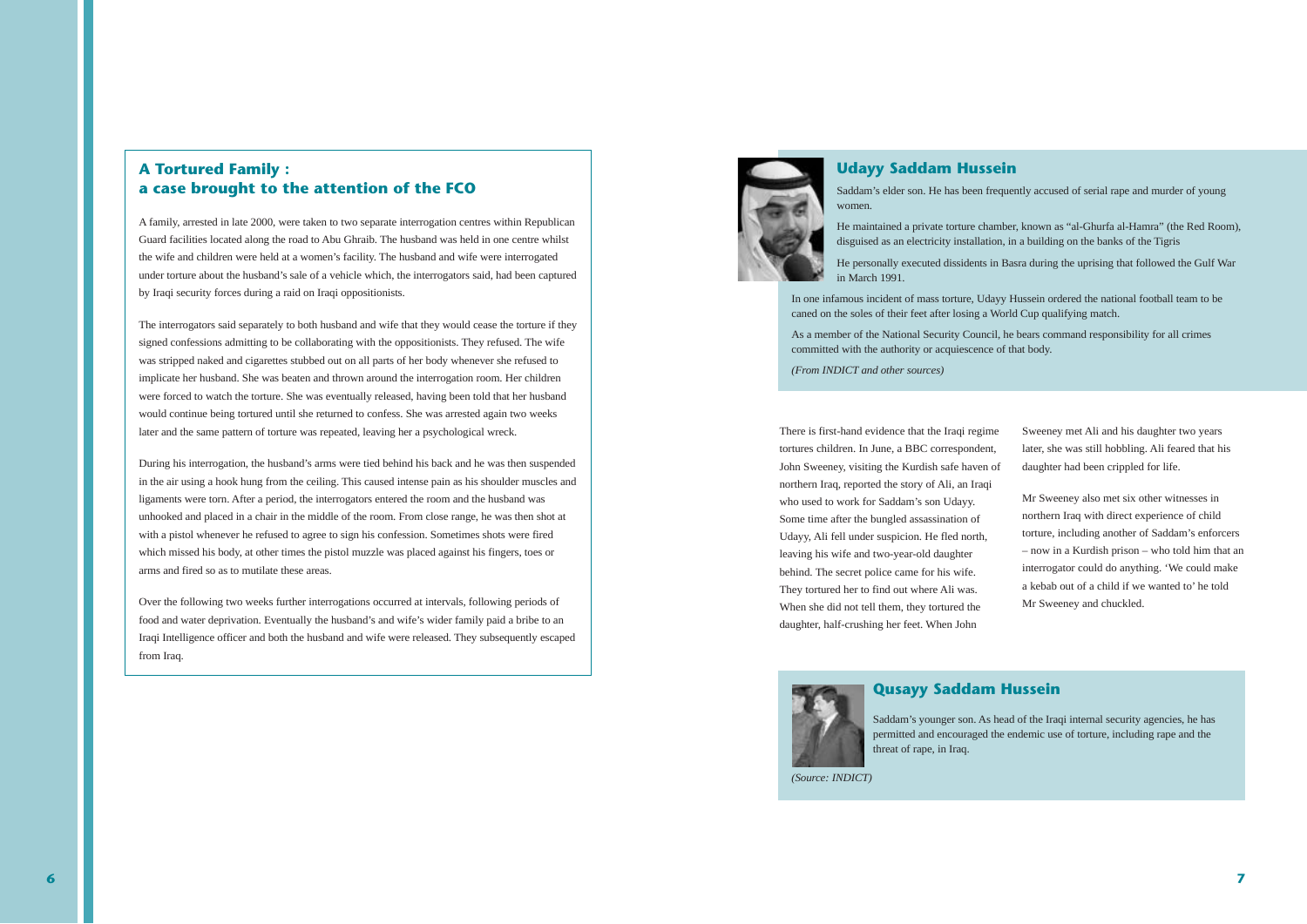## **The treatment of women**



Under Saddam Hussein's regime women lack even the basic right to life. A 1990 decree allows male relatives to kill a female relative in the name of honour without any punishment.

Women have been tortured, ill-treated and in some cases summarily executed too, according to Amnesty International. Su'ad Jihad Shams al-din, a 61 year-old medical doctor, was arrested in Baghdad on 29 June 1999 on suspicion that she had contacts with Shia Islamist groups. The soles of her feet were beaten during frequent torture sessions before she was released without charge or trial on 25 July 1999.

Human rights organisations and opposition groups continue to receive reports of women who have suffered psychological trauma after being raped by Iraqi personnel while in custody. Raping female political prisoners is part of the regime's policy, as the box illustrates.

Nidal Shaikh Shallal was fired from her government job and her husband was jailed for four months and tortured by Iraqi military intelligence. They later had their possessions confiscated and were expelled from their home by the Iraqi regime. On 18 October 2002, she told a meeting of the National Press Club in Washington about the situation of women in Iraq.

According to Amnesty International, in October 2000, dozens of women accused of prostitution were beheaded without any judicial process, together with men accused of pimping. Some of the victims were reportedly accused for political reasons and had not been involved in prostitution. Representatives of the Ba'ath party and the Iraqi Women's General Union witnessed the killings, carried out by members of the Saddam Fidayeen (the militia created in 1994 by Saddam's elder son, Udayy Hussein) using swords to behead victims in front of their homes.

### **A Professional Rapist**

Government personnel card of Aziz Salih Ahmed, identified as a "fighter in the popular army" whose "activity" is "violation of women's honour" (i.e. a professional rapist).

*(Source: the Iraq Research and Documentation Project, Harvard University)*

"The Iraqi woman has lost her loved ones – husbands, brothers and fathers," Shallal said. "The Iraqi woman has endured torture, murder, confinement, execution, and banishment, just like others in Iraqi society at the hands of Saddam Hussein's criminal gang."

"The heads of many women have been publicly cut off in the streets under the pretext of being

|    | liars, while in fact they mostly belonged to      |
|----|---------------------------------------------------|
|    | families opposing the Iraqi regime. Members of    |
|    | Saddam Hussein's gang have raped women,           |
|    | especially dissident women. The wives of          |
|    | dissidents have been either killed or tortured in |
|    | front of their husbands in order to obtain        |
|    | confessions from their husbands. Women have       |
| q. | been kidnapped as they walk in the streets by     |
|    | members of the gangs of Udayy and Qusayy          |
|    | [Saddam's sons] and then raped."                  |
|    |                                                   |
|    |                                                   |

On a personal level, Shallal said her brother had been arrested in 1980. Her family still does not know what happened to him. Several of her cousins have been executed. 882 male members of her tribe, the Jibour, have been arrested. Their fates are unknown.

## **Saddam Hussein's Treatment of Women**

Amnesty International (2001) – A 25 year old woman known as Um Haydar was beheaded in the street without charge or trial at the end of December 2000 after her husband, suspected by the authorities of involvement in Islamist armed activities, fled the country. Men belonging to Saddam Fidayeen took Um Haydar from her house in al-Karrada district, in front of her children and mother-in-law. Two men held her arms and a third pulled her head from behind and beheaded her in front of the residents. The beheading was also witnessed by the ruling Ba'ath Party in the area. The security men removed the body and the head in a plastic bag and took away the children and mother-in-law.

Human Rights Alliance, France (2002) – A young woman was arrested because her husband had refused to join the war against Iran. Pregnant at the time, she gave birth in prison on 3 December 1989. "I breast fed my son, but they took him away when he was seventeen days old – so that he would not become like me. I am still looking for him, I never had any further news of him". This woman, who was also horribly tortured in prison, says she still suffers endless torture: the torture of not knowing where her son is.

Najat Mohammed Haydar, an obstetrician in Baghdad, was beheaded in October 2000 apparently on suspicion of prostitution, according to Amnesty International. Even by Iraqi standards her execution was an outrage. There was no evidence to support the charge of prostitution and she was reportedly arrested before the introduction of the policy to behead prostitutes. The real reason for her death was her criticism of corruption in the Iraqi health service.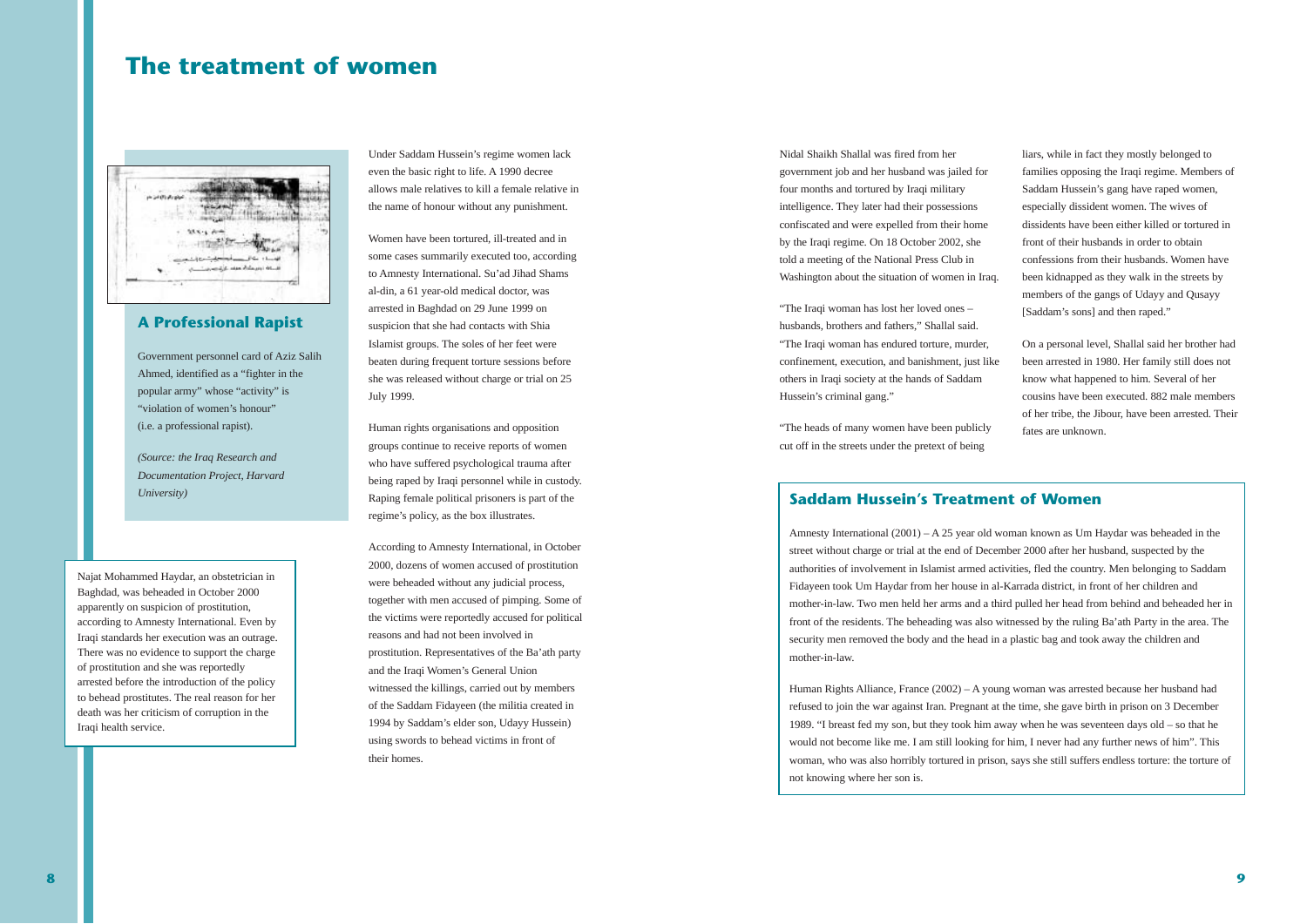Conditions for political prisoners in Iraq are inhumane and degrading. The following description of prison conditions is based on British Government sources.

The "Mahjar" prison located on the Police Training College site in central Baghdad formerly housed the Police Dog Training Centre. The normal occupancy of the "Mahjar" is 600-700 people. Thirty of the cells are underground and thirty other cells used to be dog kennels. Prisoners are beaten twice a day and the women regularly raped by their guards. They receive no medical treatment, but some prisoners have survived up to a year in the "Mahjar". Two large oil storage tanks each with a capacity of 36,000 litres have been built close to the "Mahjar". The tanks are full of petrol and are connected by pipes to the prison buildings in the "Mahjar". The prison authorities have instructions to set light to the petrol and destroy the "Mahjar in an emergency.

# **Prison conditions**

General 'Abd Hamud, the head of Saddam's private office, has played a direct role in supervising prisons and their security. Both he and Saddam have signed death warrants for prisoners. The archive files holding these death warrants were kept hidden within the cafeteria area on the eighth floor of the main Ministry of Interior building in Baghdad.

## **Freed Kurdish political prisoner tells story of Baghdad jail**

Ra'id Qadir Agha is a member of the Patriotic Union of Kurdistan. He served eight years in prison. The following is part of a report, in Ra'id's own words, of his imprisonment – published by the Iraqi Patriotic Union of Kurdistan newspaper Kurdistani Nuwe on 23 October 2002.

"At first they put me in a compressed room less than one metre high and with the same width. You couldn't sleep, nor could you stand in it. You could only sit. The room had been made with a thick plate with only one hole in the ceiling, through which they would give us water. However, when the investigations start, you lose your appetite for food, except water, because you are under great pressure and tension. I remained there for seventeen days.

In sector four (of the prison) they have ten rooms, all painted pitch black. Once there, you could see nothing and would not know whether it was night or day. For there were no lights in those rooms. You could hear nothing. The rooms were infested with large numbers of lice and rats. I spent about eight months in those rooms

We had only one loaf and a half of bread daily with half a glass of soup, actually which was not soup but only hot water. And in the evening they gave us a gravy of chard. On Thursdays they would provide us with food that had to last till Saturday. In the evenings they would open the doors not to let us go out, but to count the prisoners, to see who was dead and who was alive. It goes without saying, hair cutting or shaving the beard were out of the question and hunger was an extremely inhumane phenomenon. This condition lasted days, months, and years. Many prisoners starved to death. For at the beginning you would lose weight and grow lean and skinny. This state would cause a great deal of pain. Then you would begin to lose hair. Your skin would be affected in the same way. You would start losing your sight and hearing."

The "Sijn Al-Tarbut" (the casket prison) is located on the third underground level of the new Directorate of General Security (DGS) building in Baghdad. The prisoners here are kept in rows of rectangular steel boxes, as found in mortuaries, until they either confess to their crimes or die. There are around 100-150 boxes which are opened for half an hour a day to allow the prisoners some light and air. The prisoners receive only liquids.

The "Qurtiyya" (the can) prison is located in a DGS compound in the Talbiyyah area of the Saddam City district of Baghdad. This consists of 50-60 metal boxes the size of old tea chests in which detainees are locked under the same conditions as the "Sijn Al-Tarbut". Each box has a tap for water and a floor made of mesh to allow the detainees to defecate.

In early 1998, the Iraqi regime obstructed a UN weapons inspection team which was trying to investigate claims that Iraq had conducted biological weapons experiments on prisoners during the mid-1990s.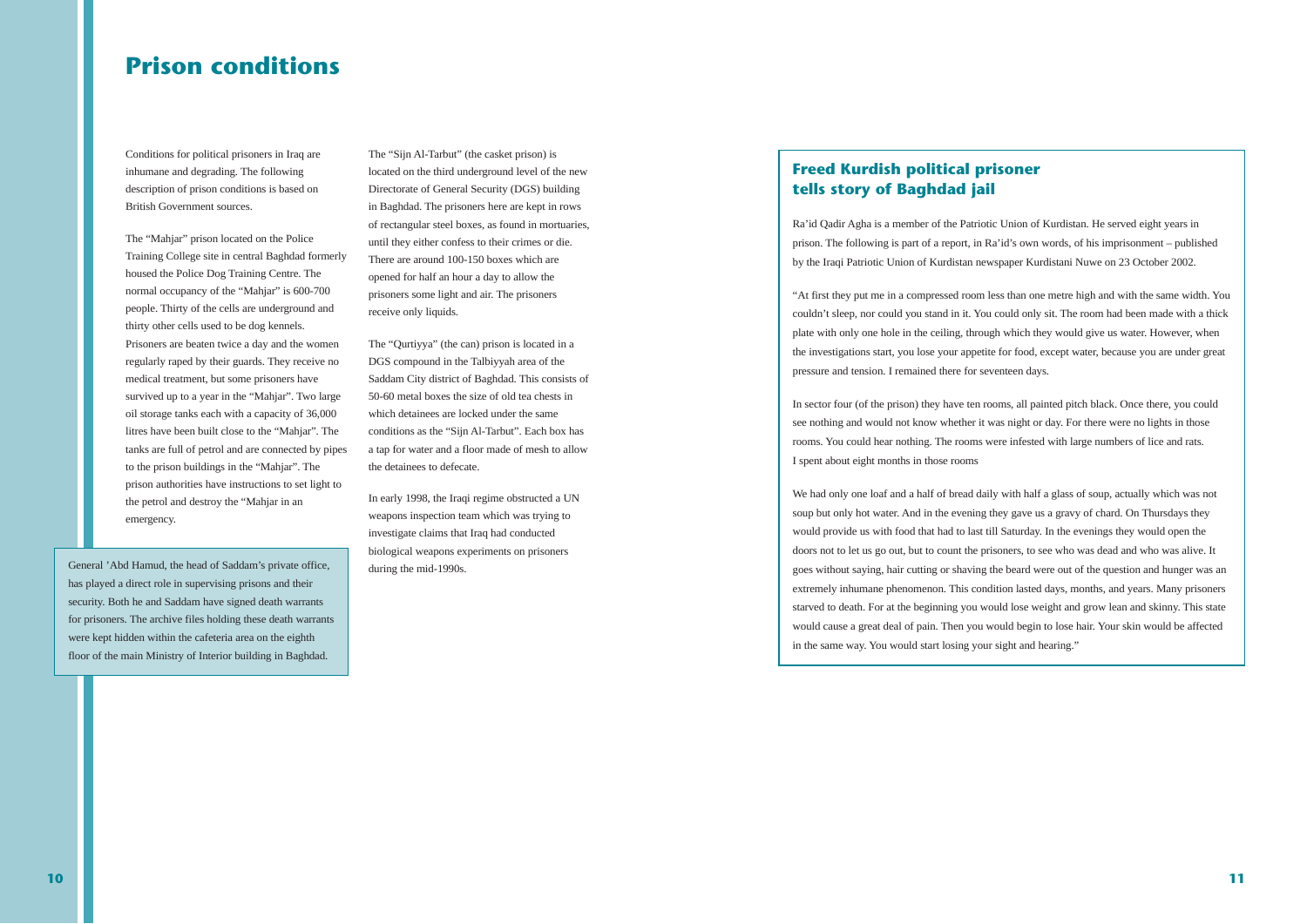$\begin{picture}(180,10) \put(0,0){\line(1,0){10}} \put(0,0){\line(1,0){10}} \put(0,0){\line(1,0){10}} \put(0,0){\line(1,0){10}} \put(0,0){\line(1,0){10}} \put(0,0){\line(1,0){10}} \put(0,0){\line(1,0){10}} \put(0,0){\line(1,0){10}} \put(0,0){\line(1,0){10}} \put(0,0){\line(1,0){10}} \put(0,0){\line(1,0){10}} \put(0,0){\line(1,0){10}} \put(0$ ستراك الرشن الرصر الفيل السيطر، على الوقيع!الالتي والنظاظ على الالن والنظام عنه تعرفي المدينة (محمدة)؟ » ألتكامل عاليماني فليرأى تأورا لوجا عارض الخطه والميغ الترضعه ان المسلم لاتخاه مَا يَسْتِرِينَكُمِينَ السَّمْلِيةَ عَمِيقَةَ وَيَأْتِنَ أَسْتَلَذِ الْحَمِلْيةَ عَنْ قِيلَةً مِأْشِيٍّ \*

ter to it is and thilling

That comes

 $\mathbf{a} \mathbf{L}^{(T)}$  $71117775$ .<br>سال "القالمياط والكونيين والبراني، الن تُقرَّحيم حاد معامير بالفتا مرَّة في وأثاث اسلحاهم به للعلامتان التعليمات Mean Zota Voltages **Mature Concert Ave. 201** فالمسافرات فأبط والا ان بالتاليار الأمراليماديديم حبر هو الجامع يعان كاما لباك والقن البرادية استأن الساردش التاطق البرهمة التي تترب طبيأ 

وسب التوصية عالمرايء يقتل 194 متروفيتا: اعرنُ للنهي التعابل أن عائد تعرفي اللود الى شوان بعام عمن لتجاها عالمرن ويحذل، وهود خاء لنس المللقة كما ية المقامرة على ذل علم المالة على أناوة بالرد بكاتب أن يساء .. أثناءا البرزان أن الكامل المركز لتمزيز اللزوالاولى ولغا رة المناهق العمالية تماركم العب بتواري التهامين في المرسل القاروسي المسلمة عنها عرامه التنزيلها الن كام بعزه است ١٠٠ بارى الشنق جيالي الجيافة لابلو وتطريه العيالما باباني الناطق الاهد للآب بخيالت بين اللهن لوفية اسأليوفي اللمق (1 أ) يعتبرن فردا متباشه عي  $\label{eq:4} \omega_{\alpha\beta} \Psi_{\alpha\beta} \psi_{\alpha\beta} \psi_{\alpha\beta} = \frac{1}{\sqrt{2\pi}} \omega_{\alpha\beta} \Psi_{\alpha\beta} \Psi_{\alpha\beta} \Psi_{\alpha\beta} \Psi_{\beta\beta} \psi_{\alpha\beta}$ 

## **Non-Judicial Beheading and Torture**

*(From the Iraq Research and Documentation Project, Harvard University)*

Although local commanders have wide latitude to execute prisoners, this commander is rebuked for not interrogating them before killing them.

The document below was issued following the Iraqi Revolutionary Command Council's appointment in March 1987 of Ali Hasan al-Majid as head of all security, military and civil affairs in northern Iraq. Immediately after his appointment the Anfal campaign against the Kurds was launched. The regime pursued its campaign using a range of indiscriminate and lethal methods, including chemical attacks against Kurdish civilians, the destruction of Kurdish villages and executions by beheading.

## Executions are carried out without due process of law. Relatives are often prevented from burying the victims in accordance with Islamic practice, and have even been charged for the bullets used.

prison decided on the executions.<br>
Ra'id Qadir Agha, the member of the Patriotic Union of Kurdistan, whose experience of prison is given on<br>
Ra'id Qadir Agha, the member of the Patriotic Union of Kurdistan, whose experienc page 11, recalls vividly the execution of prisoners.

Human rights organisations, such as Human Rights Watch, and the UN Special Rapporteur on the human rights situation in Iraq have reported the phenomenon of killing inmates in order to 'cleanse' the prisons. In 1984, 4,000 political prisoners were executed at a single prison, the Abu Ghraib. An estimated 2,500 prisoners were executed between 1997 and 1999 in a further "prison cleansing" campaign. In February 2000, 64 male prisoners were executed at Abu Ghraib, followed in March by a further 58, all of whom had previously been held in solitary confinement. In October 2001, 23 political prisoners, mainly Shia Muslims, were executed at Abu Ghraib.

Between 1993 and 1998 around 3,000 prisoners from the "Mahjar" prison were executed in an execution area called the "Hadiqa" (garden) near to the prison. The "Hadiqa" consisted of an open area and sand bank that was covered by a steel awning. Prisoners from the "Mahjar" were executed in the "Hadiqa" by machine gun. A Special Oversight Committee at the

> "Also, on the day after Udayy (Saddam's son) was shot at, the death chamber section had more than 800 prisoners in it. You could see things for yourself from the rooms which overlooked the solitary section. It happened that the inmates of those two rooms, during that night, would draw a line on the wall for every dead body they saw taken out. Thus that very night more than 2000 prisoners were put to death. For they had brought a guillotine that beheaded 12 by 12, that is, twenty-four prisoners per minute."

| One Arab Nation With an Eternal Message                                                                                                                                                                                                                                                                                     |  |  |
|-----------------------------------------------------------------------------------------------------------------------------------------------------------------------------------------------------------------------------------------------------------------------------------------------------------------------------|--|--|
| The Ba'ath Arab Socialist Party                                                                                                                                                                                                                                                                                             |  |  |
| The Region of Iraq                                                                                                                                                                                                                                                                                                          |  |  |
| Northern Organisation Bureau Command                                                                                                                                                                                                                                                                                        |  |  |
| Number: 5083 (Secretariat Office)                                                                                                                                                                                                                                                                                           |  |  |
| Date 22 Aug 1987                                                                                                                                                                                                                                                                                                            |  |  |
| -Confidential and Personal-                                                                                                                                                                                                                                                                                                 |  |  |
| To: First Corps Command                                                                                                                                                                                                                                                                                                     |  |  |
| <b>Subject: Execution of Criminals</b>                                                                                                                                                                                                                                                                                      |  |  |
| Comradely Salute,                                                                                                                                                                                                                                                                                                           |  |  |
| [Re:] your personal and confidential letter<br>[No.] 352 on 8 Aug 1987.                                                                                                                                                                                                                                                     |  |  |
| The valiant comrade, Ali Hasan al-Majid, Commander<br>of the Northern Organisation Bureau, has commented as<br>follows on your aforementioned letter:                                                                                                                                                                       |  |  |
| "There is no objection to cutting off the heads of traitors.<br>But it would have been preferable had you also sent<br>them to Security for the purpose of interrogating them.<br>[Security personnel] could have got from them other<br>significant information that could have been useful, prior<br>to their execution." |  |  |
| Kindly reviewRespectfully                                                                                                                                                                                                                                                                                                   |  |  |
| [Signature]                                                                                                                                                                                                                                                                                                                 |  |  |
| Tahir Tawfiq                                                                                                                                                                                                                                                                                                                |  |  |
| Secretary of Northern Affairs Committee                                                                                                                                                                                                                                                                                     |  |  |



# **Arbitrary and summary killings**

**Dealing with**

**Demonstrations**

*(from the Iraq Research and Documentation Project, Harvard University)*

This document shows a set of instructions for dealing with opposition demonstrations. The memorandum, dated March 6, 1991, is from Baghdad Security Headquarters to the Director General of the Dohuk Governorate Security Directorate and his

subordinates.

Chief of Security

### Dohuk Governorate

2/3/1991

Instructions

- 1. All officers, deputies and NCOs to report to their bases with all their weapons immediately upon hearing of a demonstration, in order to receive instructions.
- 2. All of those responsible for the self defence of the directorate to remain at post without leaving their place of duty under the supervision of officer in charge.
- 3. In the event of a hostile demonstration, these groups will be contained by closing all access routes and by taking control of all high points overlooking them.
- 4. After taking the above measures and containing the hostile elements, armed force will be used in accordance with central instructions to kill 95% of them, and to leave 5% for interrogation.
- 5. If the force comes under hostile fire from other directions and it is possible that there are saboteur elements in the vicinity to protect the demonstration, the force will return fire intensively.
- 6. An emergency force will be prepared to reinforce the primary force and to defend sensitive sites.
- 7. The technical unit will, when authorised, use technical means as instructed under the supervision of the officer of the unit and the security representative Tahir Mahmud Ahmad.
- (Editorial note: technical unit and technical means are euphemisms for chemical weapons.)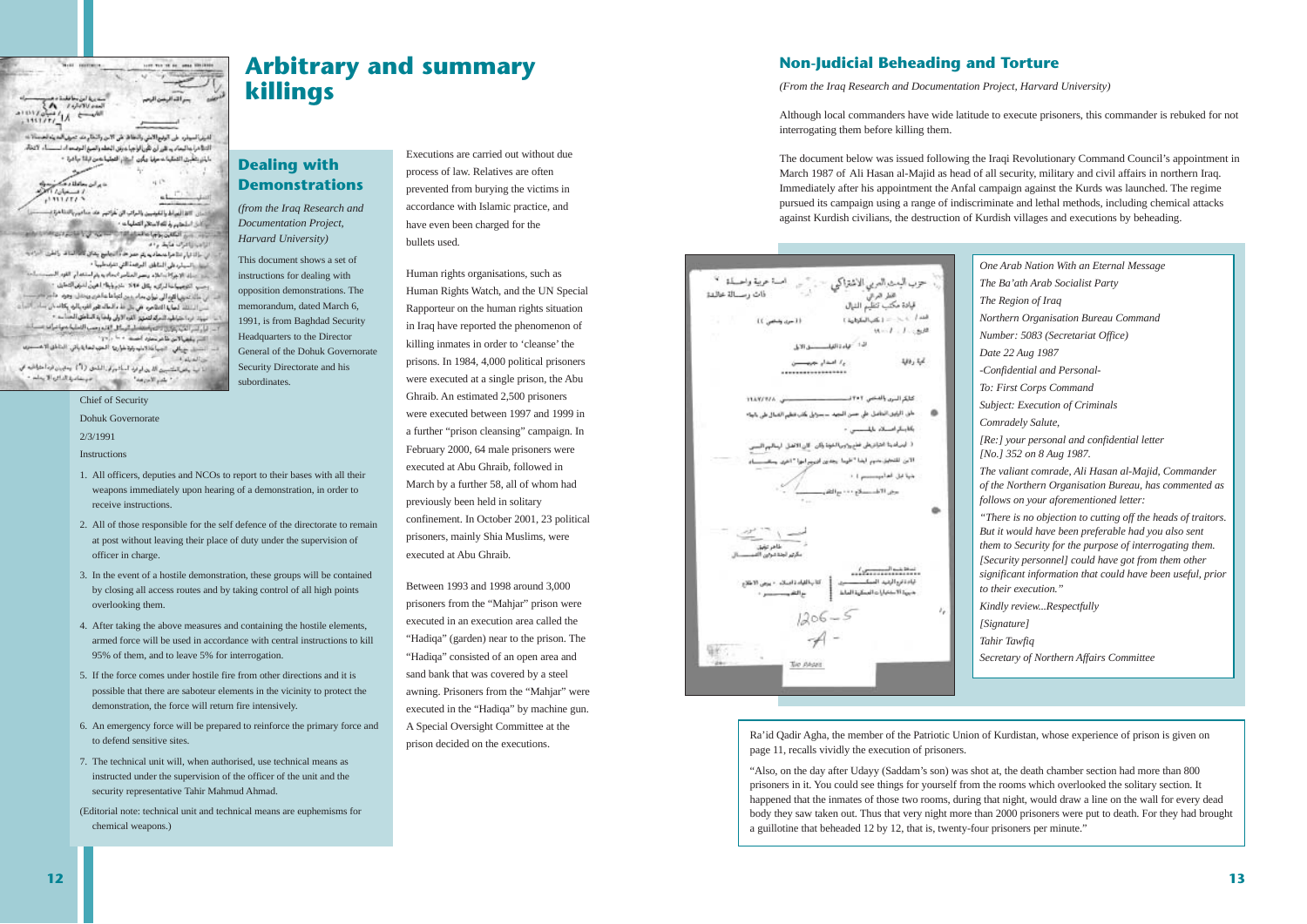

# **Persecution of the Kurds**

Under Saddam's rule, Iraq's Kurdish communities have experienced terrible suffering.

Documents captured by the Kurds during the Gulf War and handed over to the nongovernmental organisation Human Rights Watch provided much information about Saddam's persecution of the Kurds. They detail the arrest and execution in 1983 of 8,000 Kurdish males aged 13 and upwards.

Amnesty International in 1985 drew attention to reports of hundreds more dead and missing, including the disappearance of 300 Kurdish children arrested in Sulaimaniya, of whom some were tortured and three died in custody.

In 1988, Iraqi government forces systematically razed Kurdish villages and killed civilians.

Amnesty International estimates that over 100,000 Kurds were killed or disappeared during 1987-1988, in an operation known as the Anfal campaigns, to quell Kurdish insurgency and activities.

The campaign included the use of chemical weapons. According to Human Rights Watch, a single attack on the Kurdish town of Halabja killed up to 5,000 civilians and injured some 10,000 more.

### **Ali Hasan al-Majid** *"Chemical Ali"*

As commander for the northern region, he bears direct command responsibility for the chemical weapons attack on the town of Halabja in northern Iraq which resulted in the death of up to 5,000 people.

He also took a leading role in the brutal repression of the uprising that followed the Gulf War in 1991, which included mass executions, torture and widespread destruction.

*(Source: INDICT)*

 $-495 -$ **SHUELON SEER JES** الكما ولم بعدي المسب WONTERFEATURE  $\frac{1}{2} \frac{1}{2} \frac{1}{2} \frac{1}{2} \frac{1}{2} \frac{1}{2} \frac{1}{2} \frac{1}{2} \frac{1}{2} \frac{1}{2} \frac{1}{2} \frac{1}{2} \frac{1}{2} \frac{1}{2} \frac{1}{2} \frac{1}{2} \frac{1}{2} \frac{1}{2} \frac{1}{2} \frac{1}{2} \frac{1}{2} \frac{1}{2} \frac{1}{2} \frac{1}{2} \frac{1}{2} \frac{1}{2} \frac{1}{2} \frac{1}{2} \frac{1}{2} \frac{1}{2} \frac{1}{2} \frac{$ **Constantial Gallery** مطا المكتر الميد متي ليانيا هند سنستنب : در ۱۹۶۰ ورود<br>است دور در شده و است أهي جينيه فين العائضة الماليسة مسيار ١٩٨٨ + Contract Automobile Sudde **Automobile** 

Persecution of Iraq's Kurds continues today, although the protection provided by the northern No Fly Zone has curbed the worst excesses. Saddam's regime is pursuing a policy of Arabisation in the north of Iraq to dilute Kurdish claims to the oil-rich area around the city of Kirkuk. Kurds and other non-Arabs are forcibly relocated from there to other parts of Iraq.



The UN Special Rapporteur reports claims by Kurdish opposition sources that 94,000 individuals have been expelled from their

homes since 1991. Agricultural land owned by Kurds is said to have been confiscated and redistributed to Iraqi Arabs. Arabs from southern Iraq have been offered incentives to move into the Kirkuk area and, in disputes with their Kurdish neighbours, are always favoured by the authorities.

In addition, ethnic Kurds and Turcomans have been prevented from buying property and those who own property and wish to sell have to find an Arab buyer. Kurds have also been coerced into changing the ethnicity on their identity cards to Arab as part of this process. Turcomans are not even allowed to register as such. They must call themselves either Kurdish or Arab.



## **The Plight of a Veteran**

*(Source: The Iraq Research and Documentation Project, Harvard University)* The document below (the English translation is on the right) is Asi Mustafa Ahmad's letter to Saddam Hussein asking for the whereabouts of his wife, daughter, and two sons, and answer from Sa'doun Alwan Muslih. The document, at the bottom of the page, is from the Chief of the Presidential Office, stating that "your wife and your children were lost during Anfal Operations that were carried out in the northern region in 1988." Dated October 29, 1990.

البيد الزيم الإله البعي: الري عدار مين البترد احتذاك ) - وانحيا الجحوبية - ورثين مجلي قيادة الفرة التحيش

بموالدارين الرميسي

أحيثر تحية الزفان المأشلين وللمر الترتفسي يأني أمد الباطنين التخضين الخدم بامرهالة ليحين تما إمايتي التي فعالمتهمن اليديمار بغيت لثال وخارفرانيد سوام ملجئا " مهدله طهر سنتلي هذه طفا نعنى باعتباس

### In the name of God, the Compassionate, the Merciful

Mr. President, the Leader, Saddam Hussein (May God preserve him) The Honourable

President of the Republic and President of the Revolutionary Command Council, I salute you a salute of comrades in struggle, and I present myself to you as one of the loyals. I appeal to you in the name of the fairness of the Ba'athists to settle my case, which has occupied night and day, and I lost all hope, until I found nobody else to resort to other than you, I present you with this problem of mine for your attention.

My sir,

الي البرازياء 1 طمي سبتاي اسم . [ الفائد بن 20 س / 11 / 17 / 17 / 19 سندي (مثلة من واليد ١٩٥٥ - ساعت درستر (قاد سياحدار الدين د في قاطع القوى فيلمت في الأمر السبق ٢/ ٢/ ١٩/ ١٩٨٩ بيليون في الاجر الى بوم عدي القرآن بنيامان ألاموى فرجعت الى أرض الوقان بهذه فإن الرذن الجيوب ويُصبه اللرموة الليه المرضى أقاله المقرمة لرحلين -ومأن نمي تقيي الشوى المظني اليجول البراسيتي ويتوسمون بثقافي وانوج بكائبهم نمي توحسة **ALCOHOL** الا آب يا لِمَرش هذا وجد بالدار ما ويذهل ب. 1- مرودها - فراجد - ويجر ولا ارلادي - د فياً الكارية و 1 الحول عند أخيريني بان الأسرة كانت اللحت في بدائية والاعقال في علية ور الاتفاق. أكتي يورت في المنظ المناقعة وقيادة الرئيون علي حسن النبيت . ولا أطر مربعيرهم شيئاً ا سامت - -<br>اساست - - - علم ۱۹۸۹ - ایس<br>اب - روشهن - - - علم ۱۹۸۴ -

بان جاي ريدي منه راجا الغدل المقد طورانكي درسترم . . وفكر الله وحفائر وللرائدي والاحزار ء

العاعدين الاستم and when you do like it a ي<sup>ة</sup> سكتورة باري في الملمانيد / قنا<sup>ء</sup> مرحلل وطنسنة وكسنورة ستحمد مجسور الراهر

I the undersigned (Asi Mustafa Ahmed), a returned prisoner on 24/8/1990, a reserve soldier born in 1955, took part in the glorious battle of Saddam Hussein's Qadisiyya in the Shosh sector. I fell prisoner on 27/3/1982, and I stayed imprisoned until the day the proclamation of the prisoner exchange was issued. So I returned to the homeland and I kissed the earth of the beloved homeland and I prostrated myself before a picture of Mr. President, the Leader, Saddam Hussein. In my heart was the longing to reach my family, they'll be happy to see me and I'll be happy to see them, in a joy that cannot be described. Except that, oh, my disappointment, although I found the house, I could not find my wife, nor could I find my children. And oh the catastrophe, and oh when they informed me that the entire family fell into the hands of the Anfal forces of the Anfal operation that was conducted in the northern region under the leadership of Comrade Ali Hasan al-Majid, and I do not know anything about their fate. They are:

1 – Azima Ali Ahmed born 1955, my wife

2 – Jeroo Asi Mustafa born 1979, my daughter

3 – Fraydoon born 1981, my son 4 – Rokhosh born 1982, my son respect.

I've come to you with this petition of mine, pleading to be granted sympathy for and knowledge of their fate. May God prosper you and protect you, and thanks to you and

The returned prisoner Asi Mustafa Mohammed

Without residence in Sulaimaniya / Chamchamal district Beeks Place / Haji Ibrahim

Mosque 4/10/1990

In the name of God, the Compassionate, the Merciful

Sulaimaniya Province/Chamchamal District Date/10/Rabee' al-Thani/1411H

The Republic of Iraq Office of the Presidency Mr. Asi Mustafa Ahmed Number / Sh. A / B / 4 / 16565 Place / Beeks / Haji Ibrahim Mosque 29 / 10 / 1990 M Per your request of 4 / 10 / 1990 M the northern region in the year 1988. Appreciatively,

Your wife and your children were lost during the Anfal operations that were conducted in

Sa'doon Alwan Muslih f/ Director of the Office of the Presidency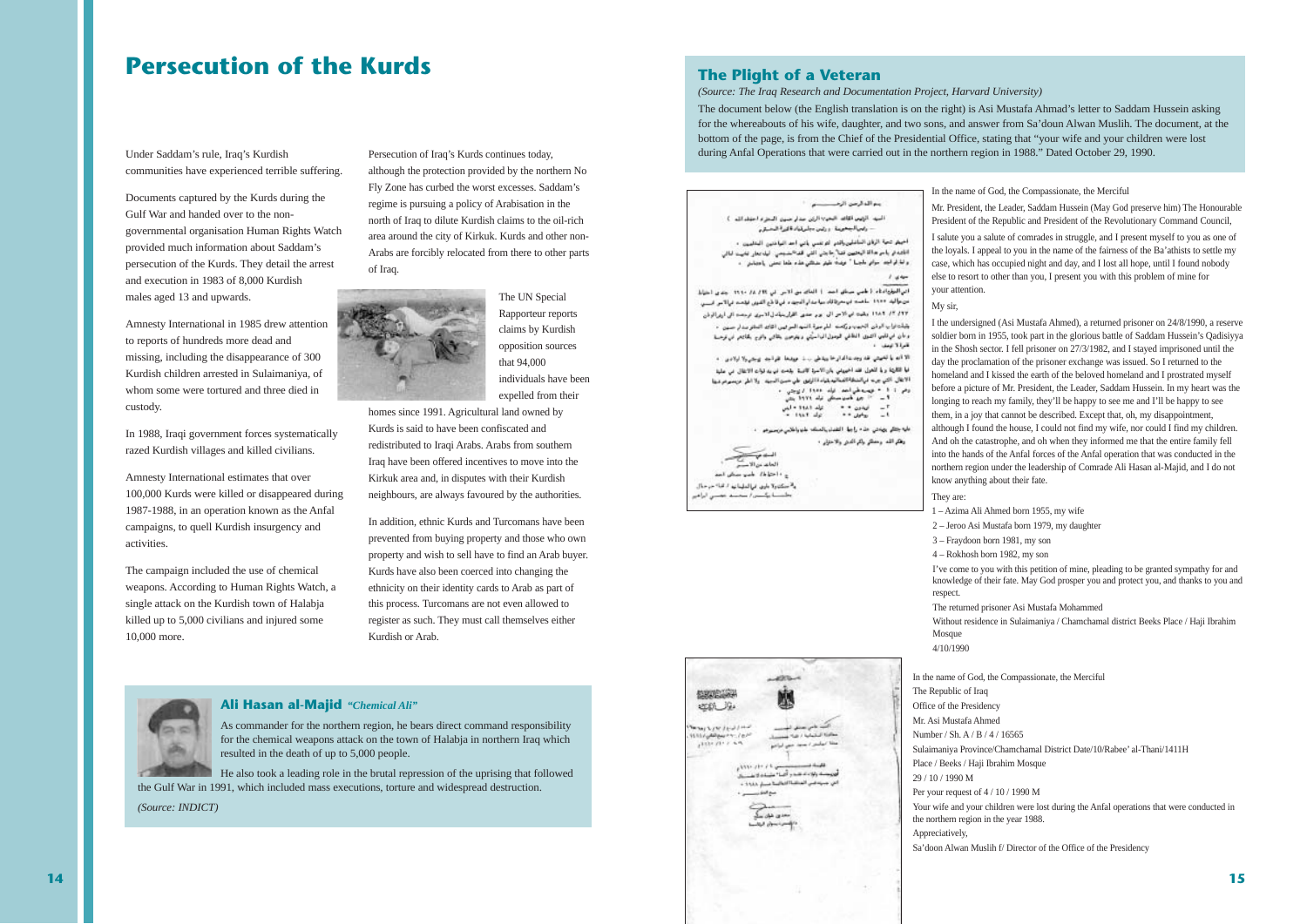# **Harassment of the Opposition outside Iraq**

The UN Special Rapporteur has received numerous reports of harassment, intimidation and threats against the families of opposition members living abroad.

In mid-February 1999, the brother of a senior London-based member of the Iraqi National Accord (INA) was arrested by Iraqi Intelligence (the Mukhabarat) in Basra and forced to phone his brother in the UK and explain his predicament. A Mukhabarat officer subsequently spoke to the INA member in London and demanded that he co-operate with the Mukhabarat. The implication for his brother's well-being was clear.

In January 1999, the Mukhabarat phoned another INA official, who was told that his children and brother were under arrest in Iraq and would face punishment if he did not co-operate with the Mukhabarat. The Mukhabarat demanded details of the home, car and routines of INA head Dr Ayad Allawi. Iraqi intelligence has made at least one attempt to assassinate Dr Allawi.

## **From an interim report of the UN Special Rapporteur on the human rights situation in Iraq**

General Najib al-Salihi, a senior officer in the Iraqi Army, left the country in 1995 to live in Jordan where he became an active member of the Iraqi opposition. After his departure, his male and female relatives in Iraq were subjected to arrests, questioning and other forms of harassment. His brother was forced to travel twice to Jordan to try and persuade him to return to Iraq.

General al-Salihi reported that on 7 June 2000 he received a telephone call from Baghdad and was told to go and collect a "gift" from a store in Amman. This consisted of a video tape showing the rape of a female family member. Ten days later he reportedly received a call from the Iraqi Intelligence Service. He was asked if he had received the gift and was told that one of his female family members was in the hands of Iraqi Intelligence. He was then again urged to stop his activities. General al-Salihi, during an interview with the Special Rapporteur, stated that he was willing to surrender the video tape only at the trial of a top Iraqi government official.

# **Persecution of the Shia community**

The Shia community, who make up 60% of Iraq's population, is Iraq's biggest religious group. Saddam has ensured that none of the Shia religious or tribal leaders is able to threaten his position. He kills any that become too prominent.

In April 1980, a leading Iraqi Shia cleric, Ayatollah Muhammad Baqir al-Sadr, was executed. Many members of another leading clerical family, the al-Hakim, were arrested in May 1983 and executed. Another member of this family, Sayyid Mahdi al-Hakim, was murdered in Khartoum in January 1988.

More than 100 Shia clerics have disappeared since the 1991 uprising. Sayyid Muhammad Taqi al-Khoie was killed in a staged car accident in July 1994. Following the assassination in 1998 of two leading Shia clerics, Grand Ayatollah Shaykh Mirza Ali al-Gharawi and Ayatollah Shaykh Murtada al-Burujerdi, the UN Special Rapporteur reported his fears that this formed part of a systematic attack on the independent leadership of Shia Muslims in Iraq.

In early 1999, during a peaceful demonstration in response to the Iraqi regime's murder of the most senior Shia cleric in Iraq, Grand Ayatollah Sayyid Mohammed Sadiq al-Sadr, security forces fired into the crowd of protestors, killing hundreds of civilians, including women and children. Security forces were also involved in efforts to break-up Shia Friday prayers in Baghdad and other cities. Large numbers of Shia were rounded up, imprisoned without trial and tortured. In May 2001, two more Shia clerics were executed in Baghdad for publicly accusing the regime of the Grand Ayatollah's murder.



In response to attacks on government buildings and officials in southern Iraq during 1999, the Iraqi army and militia forces destroyed entire Shia villages in the south.

During the 1990s, Saddam pursued a policy of draining the marshes area of southern Iraq so forcing the population to relocate to urban areas where it was less able to offer assistance to antiregime elements and could be controlled more effectively by the regime's security forces. As an UN Environment Programme report put it – 'The collapse of Marsh Arab society, a distinct indigenous people that has inhabited the marshlands for millennia, adds a human dimension to this environmental disaster. Around 40,000 of the estimated half-million Marsh Arabs are now living in refugee camps in Iran, while the rest are internally displaced within Iraq. A 5,000 year-old culture, heir to the ancient Sumerians and Babylonians, is in serious jeopardy of coming to an abrupt end.'

### **Barzan al-Tikriti**

Saddam's half brother. Personally responsible for the detention and/or murder of several thousand male members of the Barzani tribe in 1983. While head of Iraqi Intelligence (the Mukhabarat) 1979-1983, he was responsible for the repression of religious and ethnic minorities, including forced deportation, disappearances and murder.

Linked to the arrest of 90 members of the al-Hakim family and the murder of at least six of them.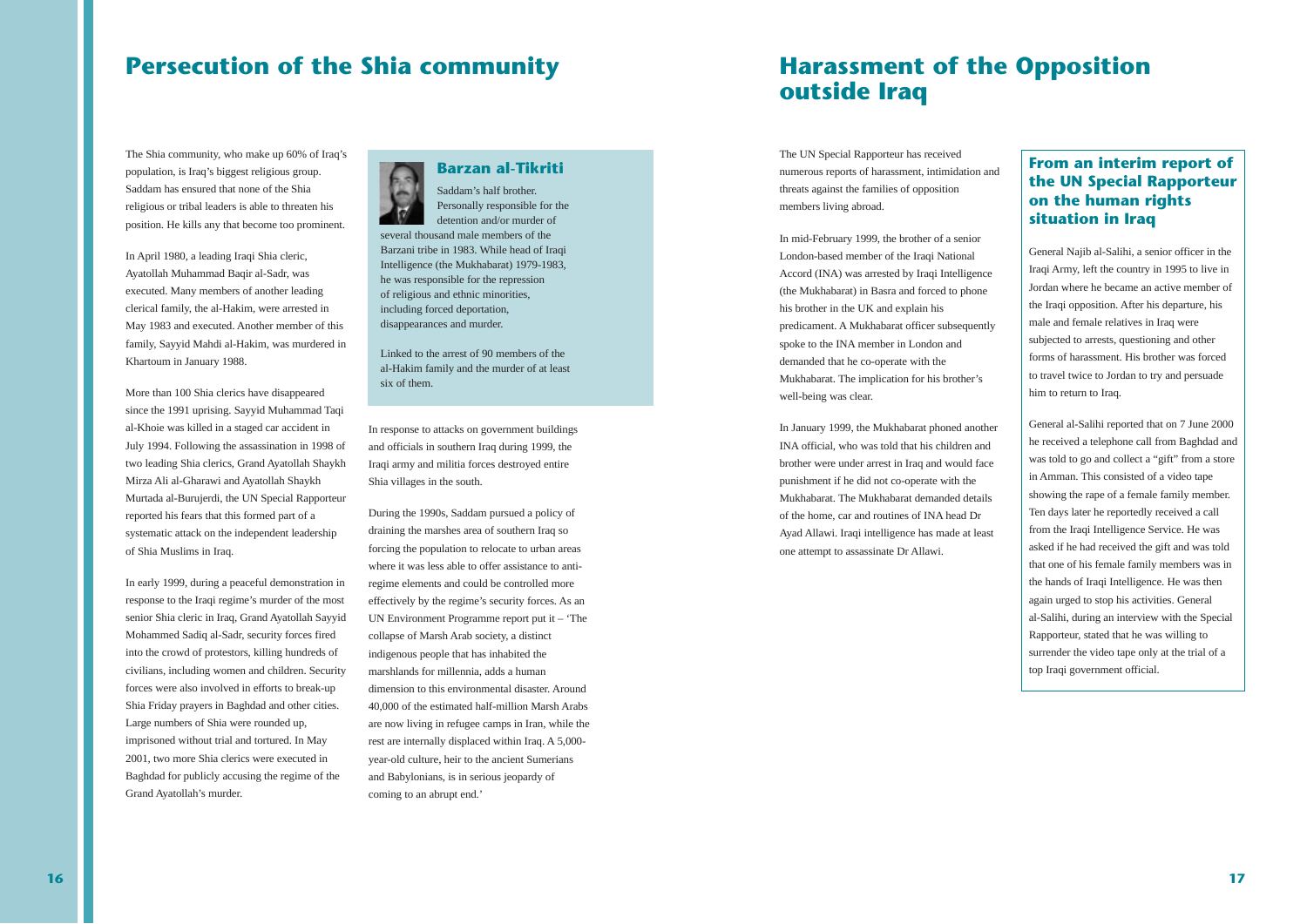## **The Looting of Kuwait**

*(Source: Centre for Research and Studies on Kuwait)*

This document shows the organised way Iraq looted Kuwait

بتراطلات تد  $\begin{picture}(180,10) \put(0,0){\vector(1,0){150}} \put(0,0){\vector(1,0){150}} \put(0,0){\vector(1,0){150}} \put(0,0){\vector(1,0){150}} \put(0,0){\vector(1,0){150}} \put(0,0){\vector(1,0){150}} \put(0,0){\vector(1,0){150}} \put(0,0){\vector(1,0){150}} \put(0,0){\vector(1,0){150}} \put(0,0){\vector(1,0){150}} \put(0,0){\vector(1,0){150}} \put(0,0){\vector($ هم رشد ... رحد الرياضية ترسيكا المداع المعاذ الراسا تشوكه ويزاد فاعصلنا عبثر ردشتستیع سکرد جاما کم با میکم: بای می محافظه ... مكدية الله المعاد وسناخا والوزة التوائث وفي 2012. نیاد است به نیز استفاده مردم استان میتوان اداره<br>نیاد است به نیز استفاده استان و ست باره داده به تکفیل رت است.<br>برت است : تربی هل ادبود. استنج الزالي راتما بالسكردين<br>برانيا شبه با اصلي خدر؟ - ابتدأ سن فرانيا اهلي العلي. الهذمذ ممدنقتي فومام أأيدجى الشنقتي بالإنفار بتش*م ما یک ای شما به استیها* این میشند به ای<br>با تقسیم ما یکی این ماهان استیها Devis in constant مذر المنتفة وكالوس un /est



### 19/2/1991

Mr. Ali Hasan al-Majid

Minister of Localities

The President and Leader has instructed the Ministry of Industry and Military Industrialisation to transport from the governorate of Kuwait all possible materials, plant and equipment that can be carried which could contribute to the reconstruction of the networks of public services and whatever is required to get them running again. We have charged a working party to carry out the initial survey to determine what is required and to set about work immediately. The working party will be headed by Brigadier Engineer Mohammed Lutfi al-Imam. Please note this and offer all possible assistance to facilitate his task. With thanks and regards, Victory will be ours, with God's will.

General Hussein Kamil Hasan

Minister of Industry and Military Industrialisation and acting Minister of Oil

# **Occupation of Kuwait**

Iraq invaded Kuwait on 2 August 1990. Iraqi forces committed robbery, raped Kuwaitis and expatriates, and carried out summary executions. Amnesty International documented many other abuses during the occupation of Kuwait.

Iraq denied access to the Red Cross, which has a mandate to provide protection and assistance to civilians affected by international armed conflict.

As Iraq tried to impose its own identity on the occupied territory, Kuwaiti civilians were arrested for "crimes" such as wearing beards. People were dragged from their homes and held in improvised detention centres. In findings based on a large number of interviews, Amnesty International listed 38 methods of torture used by the Iraqi occupiers, including beatings, breaking of limbs, extracting finger and toenails, inserting bottle necks into the rectum, and subjecting detainees to mock executions.

More than 600 Kuwaiti and third country nationals remain unaccounted for. The British Government believe some were still alive in 1998. Iraq refuses to comply with its UN obligation to account for the missing. It has failed to provide sufficient information to close more than three of the 600 or so files.

In an attempt to deter military action to expel it from Kuwait, the Iraqi regime took hostage several hundred foreign nationals (including children) in Iraq and Kuwait, and prevented thousands more from leaving. Worse still, hostages were held as human shields at a number of strategic military and civilian sites, many in inhumane conditions. These acts were in violation of international law – the Fourth Geneva Convention, to which Iraq is a party – as was confirmed in United Nations Security Council resolutions 670 and 674.



At the end of the Gulf War, the Iraqi army fleeing Kuwait set fire to some 1,160 Kuwaiti oil wells, with serious environmental consequences.

## **Aziz Salih al-Nu'man**

As Governor of Kuwait during the latter part of the occupation, November 1990 – February 1991, he bears responsibility for grave breaches of the Fourth Geneva Convention (Protection of Civilian Persons in Time of War) committed by Iraqi forces during that period, including murder, torture, rape and deportation.

*(source: INDICT)*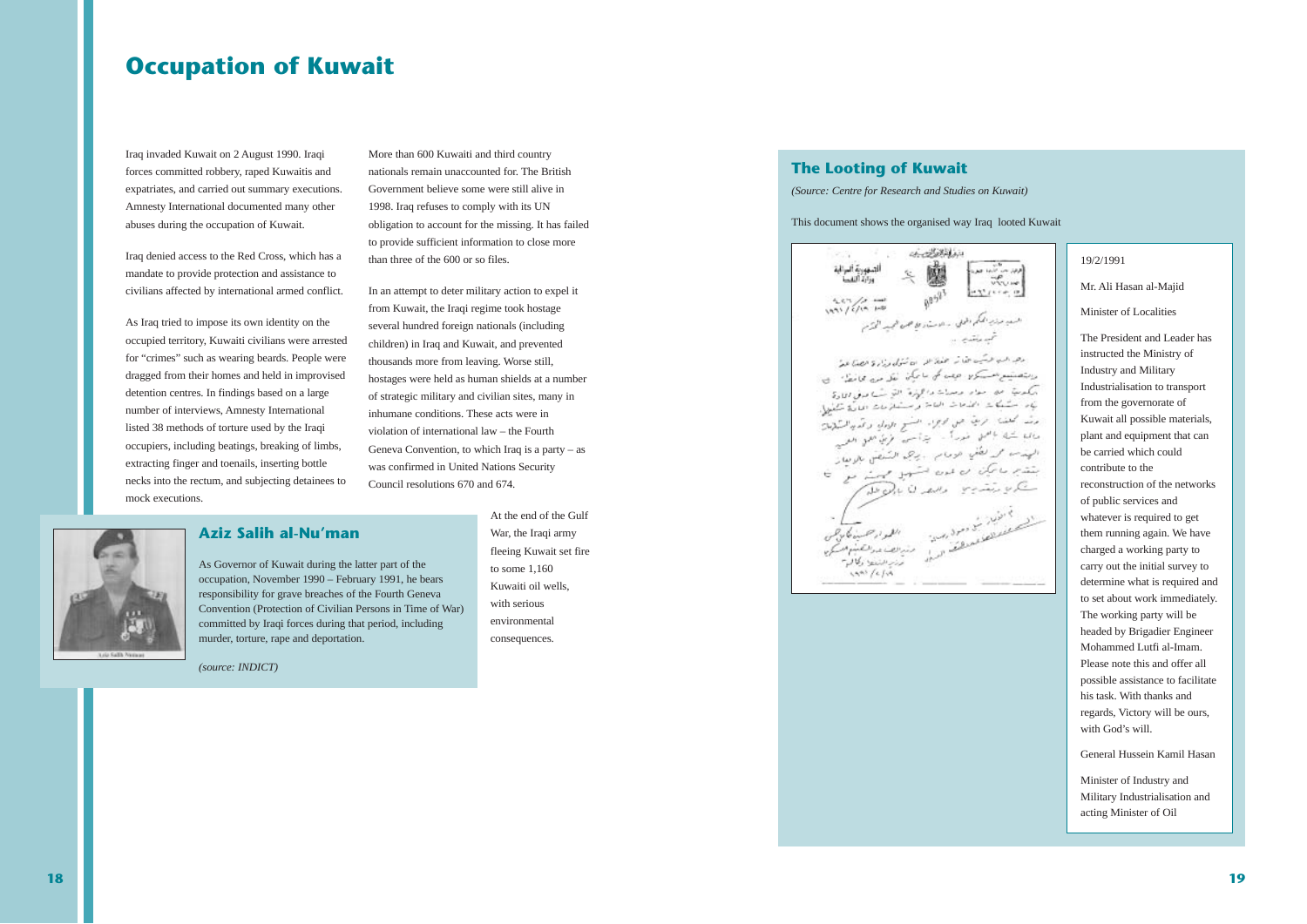# **ANNEX ONE**

## **Saddam Hussein's Regime's Methods of Torture**

The following methods of torture have all been reported to international human rights groups, such as Amnesty International and Human Rights Watch, by the victims of torture or their families.

### **Eye gouging**

Amnesty International reported the case of a Kurdish businessman in Baghdad who was executed in 1997. When his family retrieved his body, the eyes had been gouged out and the empty eye sockets stuffed with paper.

### **Piercing of hands with electric drill**

A common method of torture for political detainees. Amnesty International reported one victim who then had acid poured into his open wounds.

### **Suspension from the ceiling**

Victims are blindfolded, stripped and suspended for hours by their wrists, often with their hands tied behind their backs. This causes dislocation of shoulders and tearing of muscles and ligaments.

### **Electric shock**

A common torture method. Shocks are applied to various parts of the body, including the genitals, ears, tongue and fingers.

### **Sexual abuse**

Victims, particularly women, have been raped and sexually abused, including reports of broken bottles being forced into the victim's anus.

### **"Falaqa"**

Victims are forced to lie face down and are then beaten on the soles of their feet with a cable, often losing consciousness.

### **Other physical torture**

Extinguishing cigarettes on various parts of the body, extraction of fingernails and toenails and beatings with canes, whips, hose pipes and metal rods are common.

### **Mock executions**

Victims are told that they are to be executed by firing squad and a mock execution is staged. Victims are hooded and brought before a firing squad, who then fire blank rounds.

### **Acid baths**

David Scheffer, US Ambassador-at-Large for War Crimes, reported that photographic evidence showed that Iraq had used acid baths during the invasion of Kuwait. Victims were hung by their wrists and gradually lowered into the acid.

# **Conclusion**

This dossier does not include every Iraqi's personal story of suffering, caused by Saddam's regime, known to the British Government. There are sadly far too many to mention them all. But the evidence in the dossier is a faithful representation of what ordinary Iraqis face in their daily lives. It is no wonder that, according to the United Nations High Commissioner for Refugees in 2001, Iraqis have become the second largest group of refugees in the world. Iraqis also top the table of foreign nationals seeking asylum in the UK.

Saddam Hussein has been ruthless in his treatment of any opposition to him since his rise to power in 1979. A cruel and callous disregard for human life and suffering remains the hallmark of his regime.